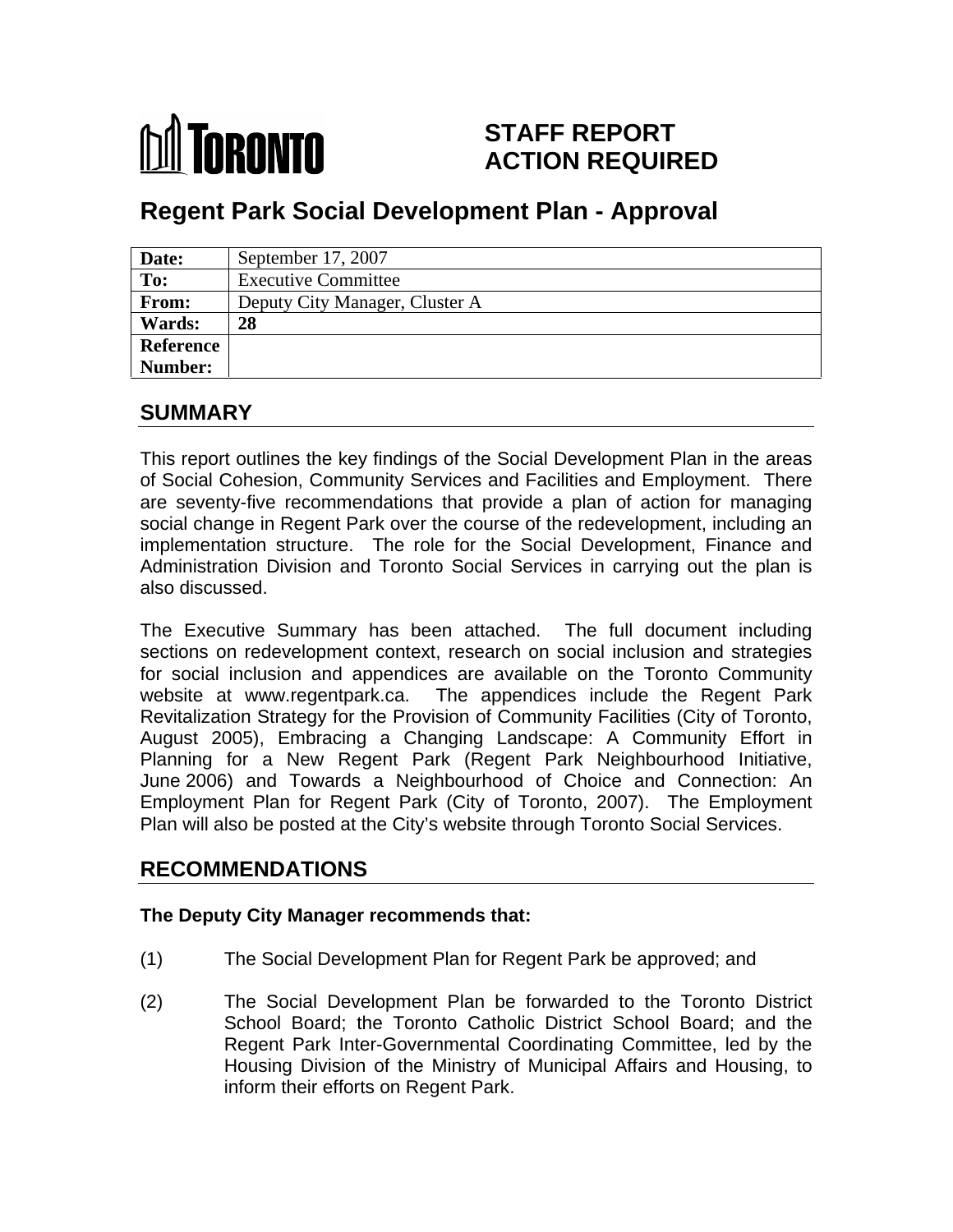#### **Financial Impact**

There are no direct financial implications resulting from the adoption of the Regent Park Social Development Plan.

#### **DECISION HISTORY**

Toronto City Council approved the Revitalization of Regent Park at its meeting on July 22, 23 and 24, 2003. Council directed that the Social Development, Finance and Administration Division "work with community, stakeholders and Toronto Community Housing (TCH) to identify opportunities for skills training, community employment and education for residents and support TCH's efforts to develop a social development plan and programs with the community".

#### **ISSUE BACKGROUND**

The revitalization of Regent Park is an important City Building initiative for TCH and the City of Toronto. Revitalization balances and integrates the social, economic and environmental needs of an area to create liveable healthy communities. Revitalization efforts support Toronto's priorities of enhancing the prosperity, opportunity and liveability of its neighbourhoods.

Regent Park represents reinvestment, redevelopment and intensification of more than 70 acres of land in downtown Toronto. It will serve to revitalize the neighbourhood, provide quality housing to residents, create a mix of market and social housing and reconnect the Regent Park neighbourhood both physically and socially to the rest of the City.

Revitalization is about more than planning for the physical environment, it is about planning for people as Regent Park undergoes significant demographic and social changes. This large- scale revitalization effort in Regent Park means significant transition for residents, including relocation and an anticipated increase of 5,000 new residents that will result in a mixed income community. In recognition of these implications for social inclusion, the city required that a Social Development Plan (SDP) be developed as part of the effort. This is the first locality or "place-based" Social Development Plan for the City of Toronto and provides an opportunity to strengthen the community and plan for interactions between current residents, new residents and neighbours in surrounding communities.

### **COMMENTS**

#### **Grounded in Partnership**

Toronto Community Housing, the City of Toronto, the Regent Park Neighbourhood Initiative, community agencies and Regent Park residents have come together over the past three years to participate in the planning process for the Social Development Plan.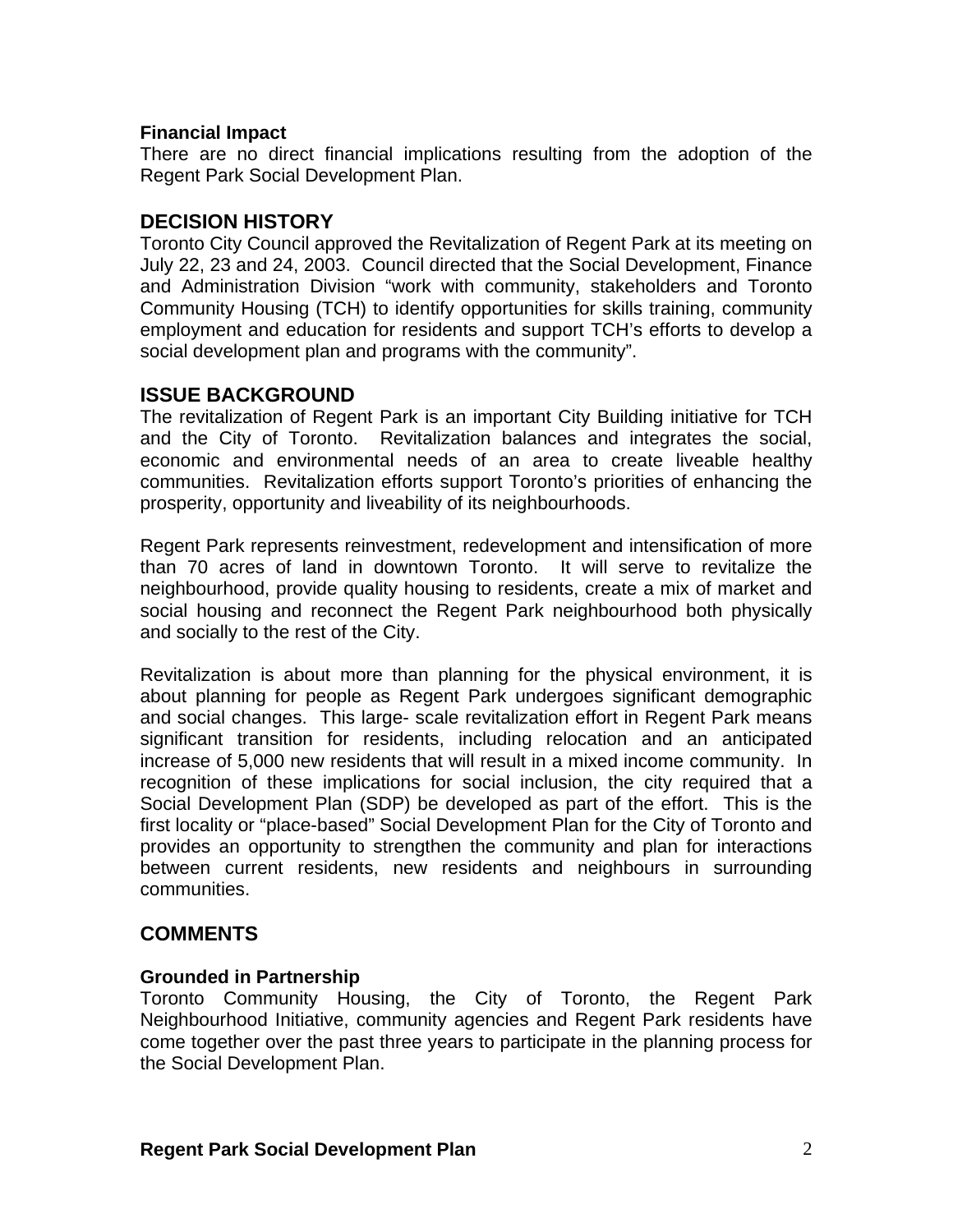Staff from TCH and the City's Social Development, Finance and Administration Division and Toronto Social Services have worked in partnership with a "Core Committee" of community leaders (Regent Park Neighbourhood Initiative, Regent Park Community Health Centre, Dixon Hall, Regent Park Focus, Christian Resource Centre and Yonge Street Mission) to guide the engagement process and creation of the Plan.

The SDP has been grounded in a process of stakeholder engagement and consultation with a broad range of stakeholders including community members, boards of directors of local agencies, community agency staff, Parent Councils, faith groups, local businesses, grassroots groups, disabled residents and service providers, harm reduction workers, people with addictions, homeless people, neighbouring communities, youth, City Divisions, other orders of government, and institutions such as schools, child welfare, and health.

The SDP Executive Summary has been widely circulated to community stakeholders and four information sessions were held in early September with community agencies, residents and grass-roots groups to review the findings of the Plan.

This inclusive process has enabled a dialogue with a large number of interested stakeholders and has resulted in the development of a shared agenda with agreed upon issues, community objectives and a set of neighbourhood strategies. **Example 2008** Strategies and the strategies of the strategies and the strategies of the strategies of the strategies of the strategies of the strategies of the strategies of the strategies of the strategies of

#### **Findings - Framework of Social Inclusion**

The SDP provides a framework for building a cohesive and inclusive community in Regent Park over the course of redevelopment and into the long term. The content of the Social Development Plan covers three broad areas - social cohesion, community services and facilities and employment as well as a change management implementation strategy. The Social Development Plan identifies seventy-five recommendations that are designed to guide the work of community-building in Regent Park and promote social inclusion.

#### **Social Cohesion**

Informal activities such as community events, celebrations and casual gatherings that attract residents from all socio-economic backgrounds and provide opportunities for interaction are important. The role of community gardens, cultural communities, ethno-specific grass-roots groups, faith groups and schools are specifically highlighted. Community associatons and mechanisms for joint decision-making play a key role in the success of mixed-income communities.

#### **Community Services and Facilities**

Formal service providers, both City and community-based, play a key role in promoting and facilitating social inclusion. Revitalization provides opportunities for integrated service planning, expanded outreach, new service models and

#### **Regent Park Social Development Plan** 3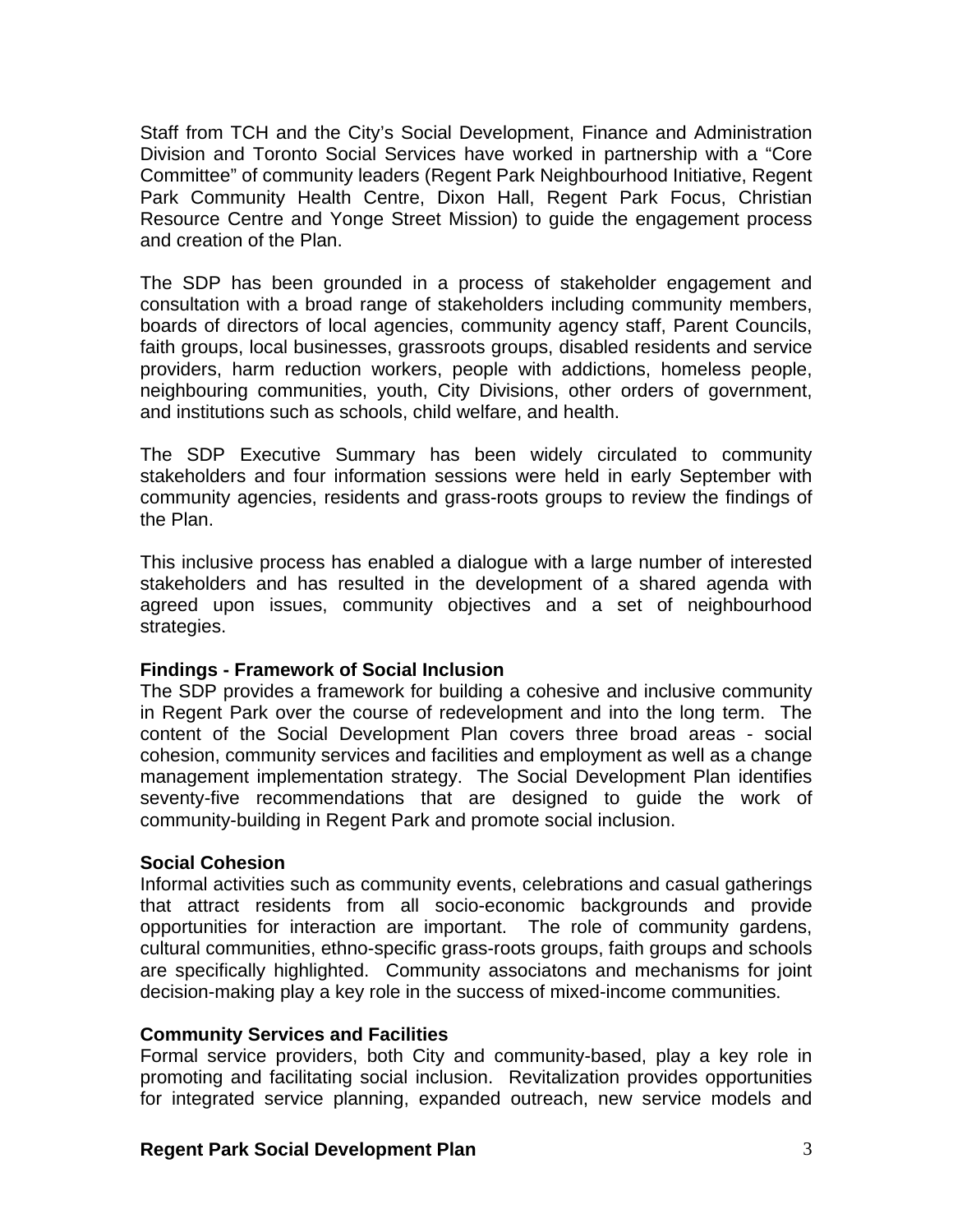shared facilities. Access to quality community facilities and the need for new funding sources is also highlighted.

#### **Employment and Economic Development**

Employment is a key factor in improving the qualityof life for residents in Regent Park and is a key component of the Social Development Plan. Given the importance of this area, a local employment plan entitled "Towards a Neighbourhood of Choice and Connection" was developed, and is attached to the SDP as an attachment. Like the SDP itself, there was no existing template to guide the development of this Plan. The employment plan has four key areas; Serving Individuals, Serving Employers, a New Service Delivery Approach and a Dynamic Employment and Training System.

In the short term, the essence of the employment plan is to make sure employment opportunities offered through the revitalization process are made available to local residents. This requires ensuring that the necessary processes, mechanisms and resources are in place to enable them to take advantage of these opportunities and others that may arise. One concrete example of this involves TSS, in conjunction with TCHC and community partners, increasing connections between residents of Regent Park, community programs and employers by placing Career and Employment specialists in the RPNI office. These staff also suppport TCHC and employers directly involved in the revitalization in hiring local residents.

In the longer term, the plan sets out a new integrated approach to service delivery to job seekers, agencies and employers. Key to this approach is the creation of an Employment and Enterprise Hub, which focuses both on employment services and economic development. The Hub itself is a physical location that acts as single access point, connecting various networks of people, agencies and businesses. It also serves as a focal point for local planning and service management.

#### **Change Management – Implementation Strategy**

The Social Development Plan is a change management framework. The seventy-five recommendations comprise a work plan to support efforts to build social inclusion, community services and facilities and employment. Redevelopment will occur over a fifteen year time frame so the SDP must be embedded in a process and a structure that can adjust to unanticipated outcomes and changing circumstances.

An implementation strategy has been developed to carry forward the recommendations and work outlined in the SDP through a series of Tables that will meet regularly including a City Project Management Team, Employment Committee, Community Services Planning Table (agencies), Grass-roots Network, Neighbourhood Forum and School Planning Table. An overall Stakeholders Table will meet quarterly to monitor the progress of the Social

#### **Regent Park Social Development Plan** 4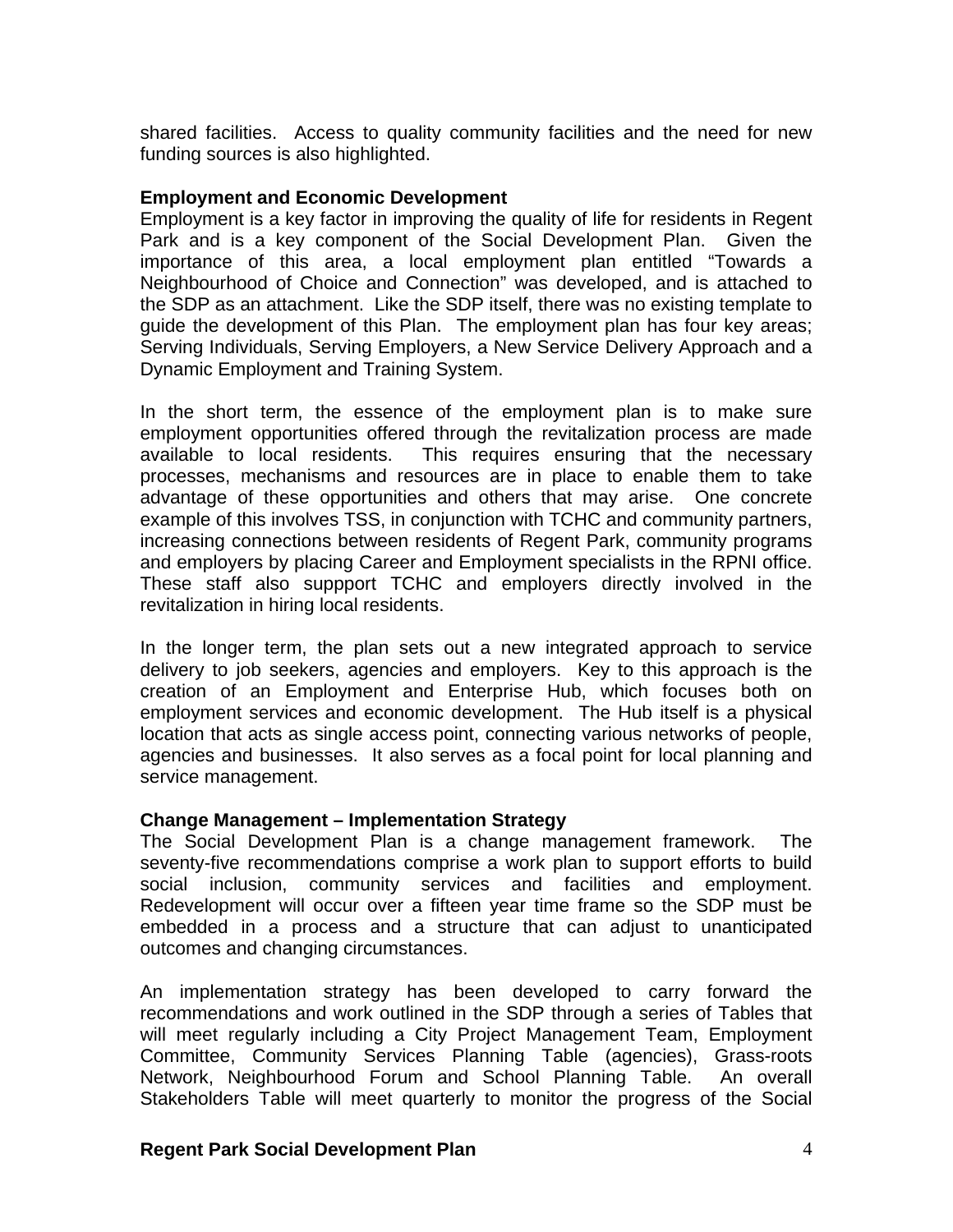Development Plan and provide a forum for identifying cross-sectoral opportunities, sharing information, harmonizing respective plans and working together on the broader analysis of the social development needs of Regent Park.

#### **Implementation - City of Toronto**

An inter-divisional team of City services, both hard and community services, has been meeting since 2003 to manage the development application for Regent Park Revitalization. For the past six months, the City team has shifted its focus to implementation issues such as planning for community services and capital needs and has been renamed the Regent Park City Project Management Team.

The Project Management Team has representation from the Affordable Housing Office, Children's Services, City Planning, Corporate Finance, Culture, Economic Development, Legal, Facilities and Real Estate, Parks Forestry and Recreation, Shelter Support and Housing Administration (Social Housing), Social Development, Finance and Administration, Social Services, Toronto Building, Technical Services, as well as Toronto Community Housing and the Regent Park Neighbourhood Initiative.

This City Project Management Team provides an excellent foundation for service coordination and planning of City services in Regent Park. It will be a key link to the SDP Stakeholders Table and is supported by the Social Development, Finance and Administration Division.

The Social Development, Finance and Administration Division will work with Regent Park Neighbourhood Initiative to convene the SDP Stakeholders Table on a quarterly basis. The Employment Committee will be led by Toronto Social Services and will have representatives from various stakeholder groups. The Employment Committee will guide the implementation of the Employment Plan.

#### **Conclusion**

There was no template to follow in the creation of the Regent Park Social Development Plan. The SDP is grounded in engagement and partnership and is an innovative approach to building social inclusion at the neighbourhood level. There is substantive experience and research generated that can help to inform other large scale revitalization efforts.

The Social Development Plan creates a common agenda with agreed upon issues, community objectives and a set of neighbourhood strategies that form a plan of action for social inclusion over the coming decade of redevelopment in Regent Park. This SDP will be a "tool" for advancing discussions with other orders of government, funding bodies and partners. The SDP will support and inform efforts of the City of Toronto, TCH and community partners in the areas of investment, service coordination and maximizing efficiencies.